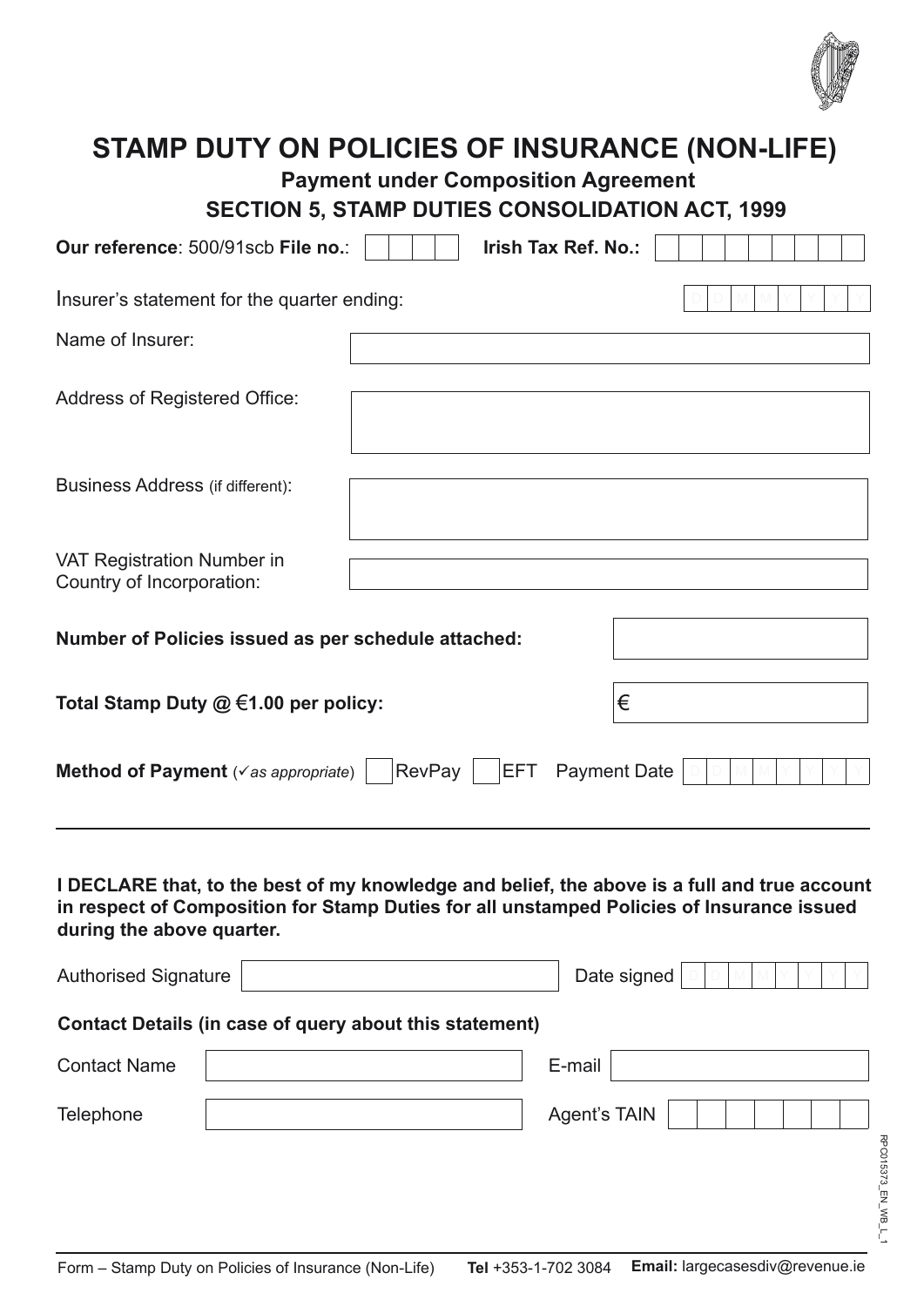## **PAYMENT OPTIONS:**

# **Electronic Funds Transfer (EFT)**

You may pay your stamp duty directly to Revenue using Electronic Funds Transfer (EFT). The payment instruction **must** include the following details: the code "**S5-DUTY", Irish Revenue Tax Reference number and Name of insurer**.

| <b>IBAN:</b>                | IE09 AIBK 9320 8693 7641 58                |
|-----------------------------|--------------------------------------------|
| <b>BIC (SWIFT address):</b> | <b>AIBKIE2D</b>                            |
| <b>Account Number:</b>      | 93764158                                   |
| <b>Bank Sort Code:</b>      | 93-20-86                                   |
| <b>Account Name:</b>        | Capital Taxes Division, Dublin             |
| <b>Address:</b>             | 7 Dame Street, Dublin 2, D02 KX20, Ireland |
| <b>Bank:</b>                | Allied Irish Banks plc                     |
|                             |                                            |

## **Please note the following:**

- 1. Funds transferred to this account must be in **euro** currency.
- 2. All bank charges must be covered by the payer.
- 3. A prescribed amount of information is required on EFT documentation to bring a payment to account. The reference **"S5-DUTY", Irish Revenue Tax Reference Number (or File No.** if Irish Tax Reference No. unavailable) and **Name of Insurer** must be included in the "Message for Beneficiary" field of the payment instruction.
- 4. Payments made using this method rely heavily upon the originating bank entering the correct details on the transaction report. **It is vital that payments made by EFT include the information above** as part of the transaction details. Failure to include this information may result in allocation of the payment to your account being delayed.
- 5. Bank processing normally takes three working days. Consequently, a minimum three days should always be allowed for payments to be credited to our bank account, by the due date. Payments received after the due date may be liable to interest and penalties.

### **NOTES**

- 1. **Policy of insurance** means all policies of insurance, other than Life Insurance, where the risk to the extent that the risk to which the policy relates is located in the State and where the amount of the premium is €20 or greater or, where there is more than one premium, where the total amount payable in respect of that premium in any 12 months equals or exceeds €20.
- 2. **DUE DATES** for payment and filing returns

The statement of account must be submitted electronically via TLS (Transport Layer Security) enabled email to **largecasesdiv@revenue.ie** or via MyEnquiries using the following tags:

- o Enquiry relates to 'Stamp Duty',
- o More Specifically: 'Stamp Duty Return',

and payment made within 25 days following the end of the calendar quarter. If no duty is payable a NIL statement must be completed and delivered.

| In respect of the quarter<br>ending on $-$ | <b>Due Date</b>                  |  |  |
|--------------------------------------------|----------------------------------|--|--|
| 31 March in any year                       | 25 April in the same year        |  |  |
| 30 June in any year                        | 25 July in the same year         |  |  |
| 30 September in any year                   | 25 October in the same year      |  |  |
| 31 December in any year                    | 25 January in the following year |  |  |

### 3. **Interest on Late Payments**

On failure to submit the statement of account by the due date, or to pay the duty by the due date, interest (from 1 July 2009 0.0219% per day or part thereof applies, between 1 April 2005 and 30 June 2009 the applicable rate is 0.0273% per day) is chargeable from the date when the default begins for each day or part of a day that the duty remains unpaid.